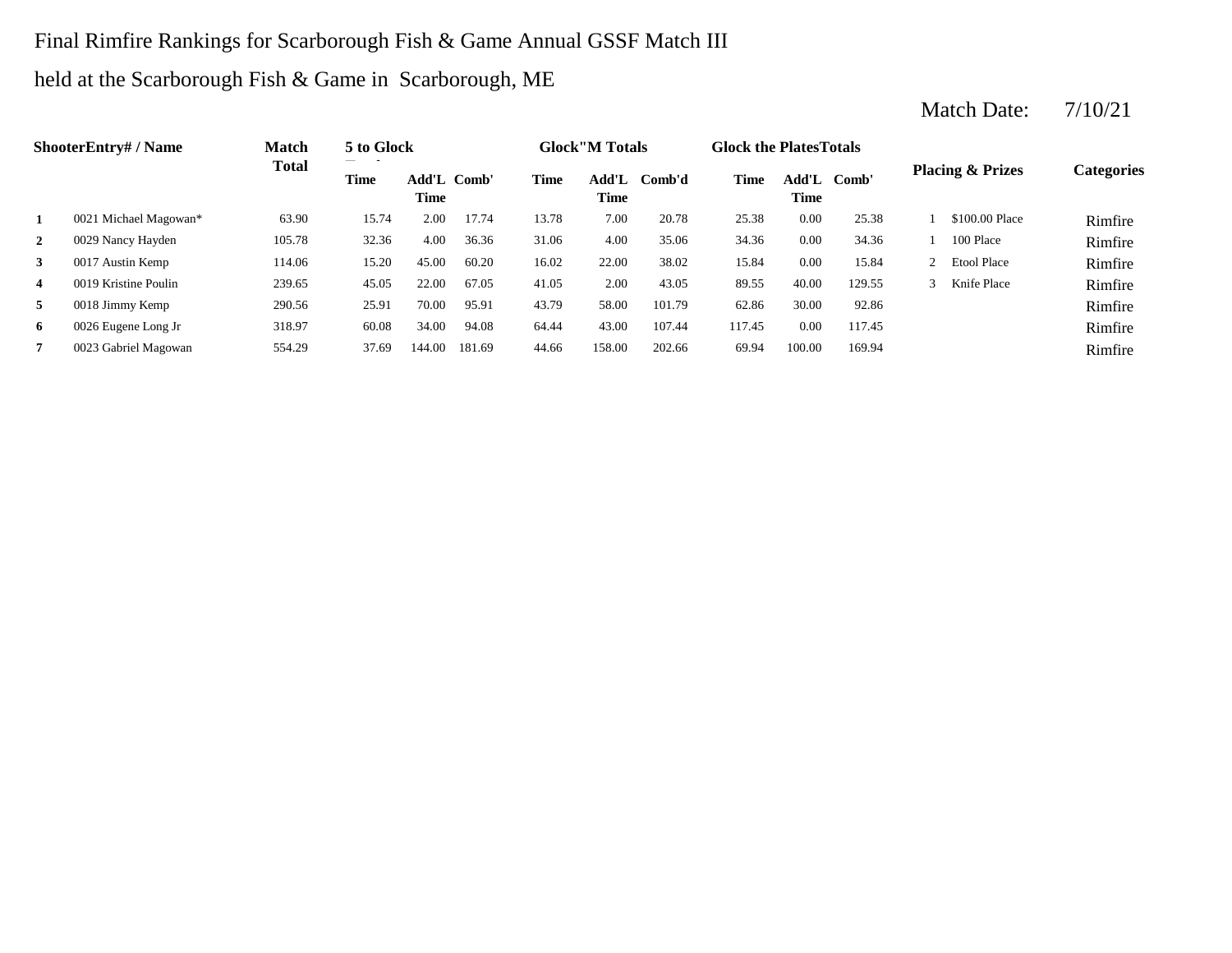## Final GLOCK Girl Rankings for Scarborough Fish & Game Annual GSSF Match III

#### held at the Scarborough Fish & Game in Scarborough, ME

#### **1** 14.00 **26.93 20.38 20.38 23.38 23.82 25.73 25.73 2** 14.00 72.48 0014 Kristine Poulin 211.74 62.00 13.00 75.00 50.26 64.26 0.00 72.48 1 \$100.00 Place **3 3 54.00 111.88 51.00 51.00 51.00 51.00 51.00 51.00 51.00 51.00 51.00 51.00 51.00 51.00 51.00 51.00 51.00 51.00 51.00 51.00 51.00 51.00 51.00 51.00 51.00 51.00 51.0 4** 0004 Eva Caramico 324.66 50.30 7.00 57.30 40.09 15.00 55.09 82.27 **5** 22.00 149.18 0024 Linda Weeks 500.81 145.99 47.00 192.99 96.64 118.64 40.00 189.18 **6** 0016 Susan England 533.30 74.48 76.00 150.48 57.48 155.00 212.48 80.34 90.00 170.34 **7** 0025 Roberta Magowan-Levesc 549.96 124.14 50.00 174.14 80.95 51.00 131.95 203.87 40.00 243.87 **8** 134.00 0010 Sophia Poorman 578.21 64.71 128.00 192.71 71.45 134.00 205.45 90.05 90.00 180.05 **ShooterEntry# / Name Match Total 5 to Glock Time Glock"M Totals Glock the PlatesTotals Placing & Prizes Time Add'L Time** Add'L Comb' **Time Add'L Comb'd Time Add'L Time Time** Add'L Comb' **1** 0020 Julie Phillips\* 96.93 20.38 13.00 33.38 23.82 14.00 37.82 25.73 0.00 25.73 50 Random 96.93 20.38 13.00 33.38 23.82 37.82 0.00 25.73 1 \$100.00 Place 0009 Sheila Freese 310.67 67.23 19.00 86.23 57.88 54.00 111.88 112.56 0.00 112.56 2 Etool Place 0004 Eva Caramico 324.66 50.30 7.00 57.30 40.09 55.09 130.00 212.27 3 Knife Place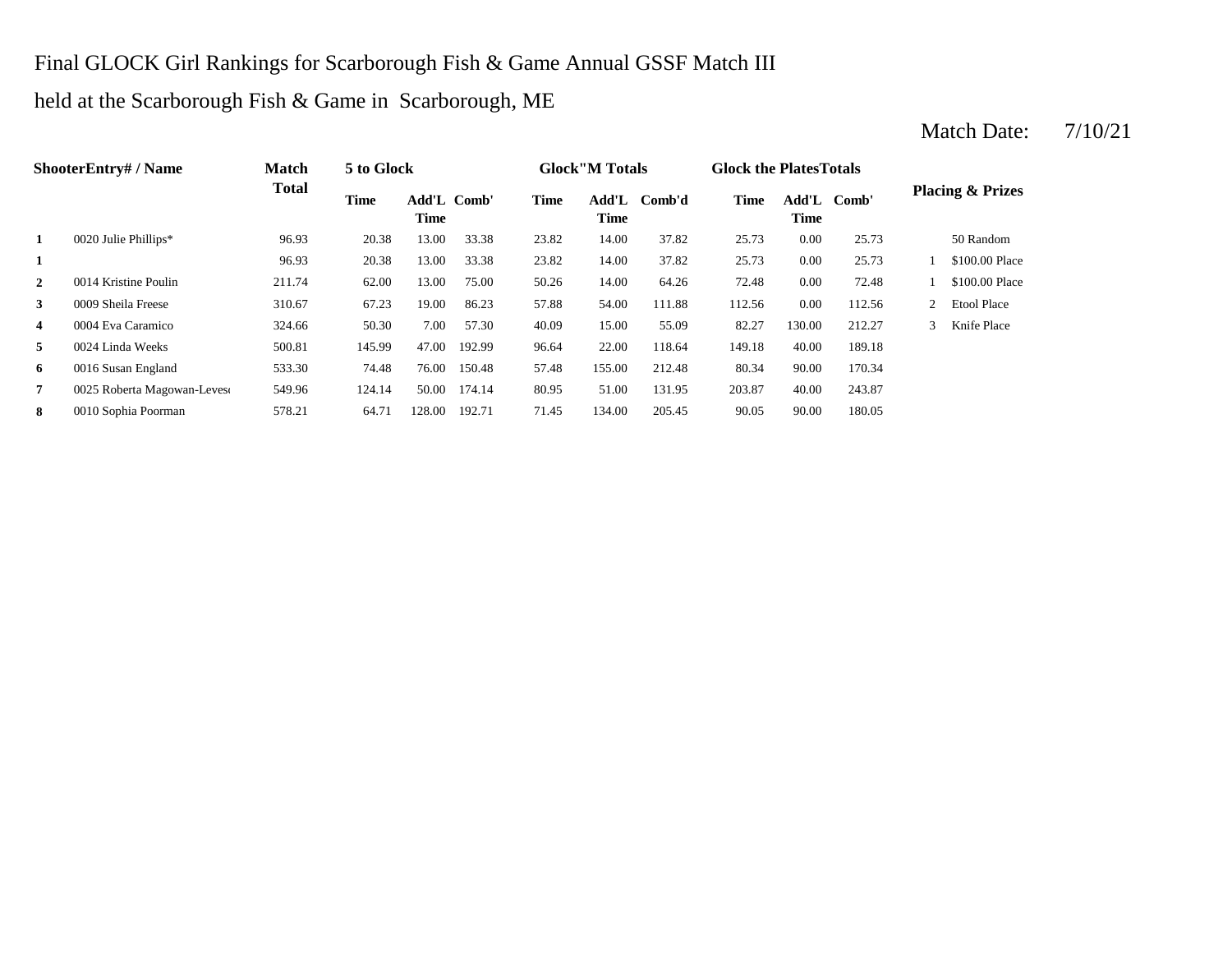## Final Pocket GLOCK Rankings for Scarborough Fish & Game Annual GSSF Match III

#### held at the Scarborough Fish & Game in Scarborough, ME

#### 2 1.00 321.24 1.00 21.24 1.348 17.36 17.36 7.00 24.36 20.24 1.00 21.24 32.48 **3** 6.00 **34.45 36.47 111.91 32.99 8.00 40.99 28.45 6.00 34.45 36.47 4** 7.00 36.60 0008 Michael Freese 127.13 16.73 8.00 24.73 18.80 25.80 40.00 76.60 3 Knife Place **5** 5.00 49.13 0030 Wayne Goertel 145.93 30.14 5.00 35.14 26.66 31.66 30.00 79.13 **6** 5.00 46.14 0028 Joshua Poulin 175.10 42.32 12.00 54.32 29.64 34.64 40.00 86.14 **7** 2.00 **7.84** 2.00 **57.84** 2.00 **57.84** 2.00 **57.84** 2.00 **57.84** 2.00 **57.84** 2.00 **57.84** 2.00 **76.56 ShooterEntry# / Name Match Total 5 to Glock Time Glock"M Totals Glock the PlatesTotals Placing & Prizes Time Add'L Time** Add'L Comb' **Time Add'L Comb'd Time Add'L Time Time** Add'L Comb' **1** 0022 Michael Magowan\* 70.28 12.05 4.00 16.05 11.87 5.00 16.87 27.36 10.00 37.36 1 100 Place 0013 Paul Martin 98.08 17.36 7.00 24.36 20.24 21.24 20.00 52.48 1 100 Place 0001 Patrick Smart 111.91 32.99 8.00 40.99 28.45 6.00 34.45 36.47 0.00 36.47 2 Etool Place 0003 Jim Shortill 233.35 35.95 3.00 38.95 55.84 2.00 57.84 76.56 60.00 136.56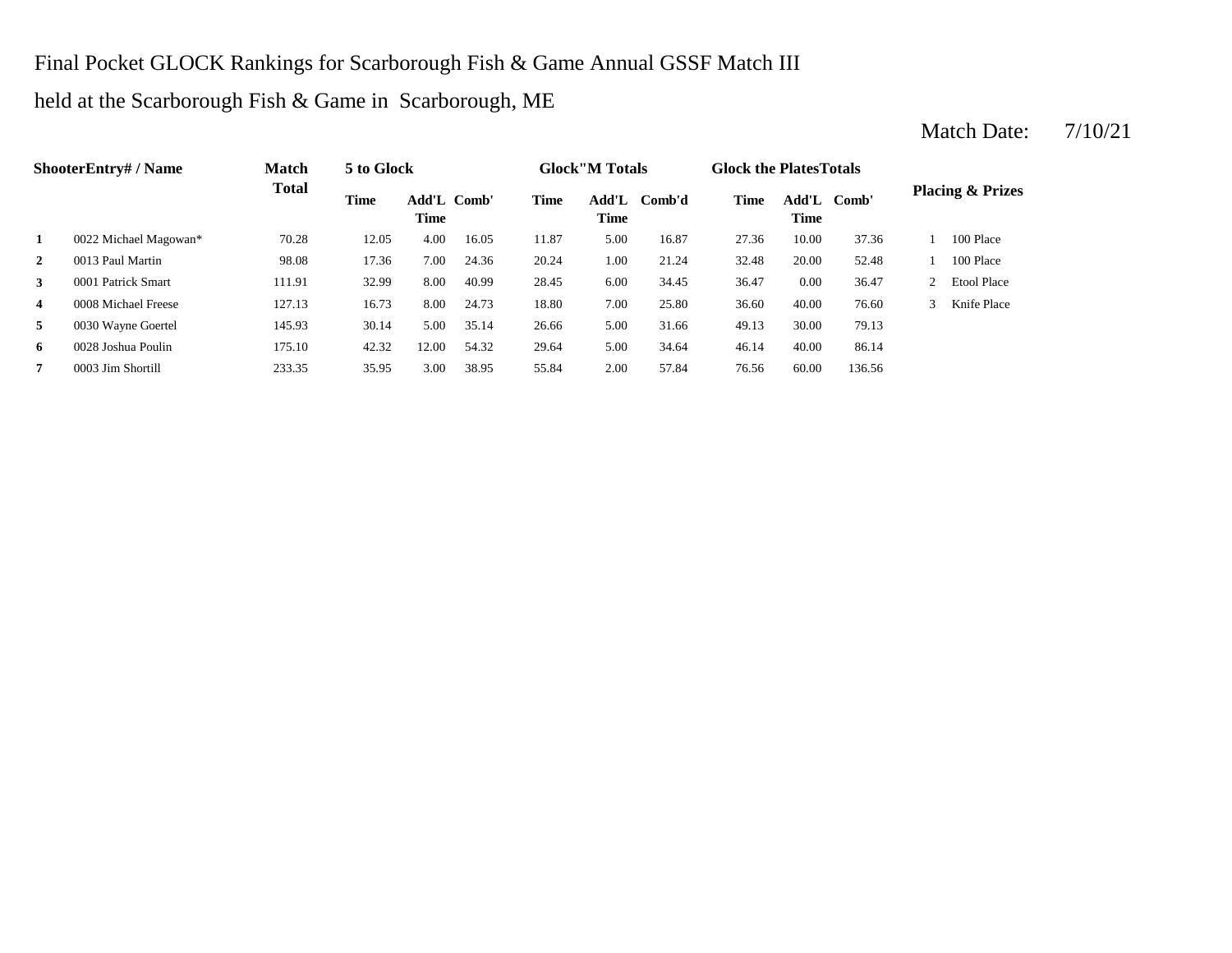## Final Stock MOS Rankings for Scarborough Fish & Game Annual GSSF Match III

### held at the Scarborough Fish & Game in Scarborough, ME

#### **2** 1.00 19.73 0011 Kyle Aspinwall 73.46 26.16 3.00 29.16 23.57 24.57 0.00 19.73 1 \$70 Place **3** 1.00 **32.19 20.88 106.58 33.51 20.00 <b>53.51 31.19 1.00 32.19 20.88 4** 0027 Kenn Bevins 151.72 24.26 9.00 33.26 27.25 24.00 51.25 47.21 **5** 40.00 **112.40 5** 41.00 84.19 41.00 84.19 47.29 40.00 87.29 62.40 50.00 112.40 **6** 0005 Michael Bardier 1,411.63 299.97 300.00 599.97 142.70 29.00 171.70 399.96 240.00 639.96 **ShooterEntry# / Name Match Total 5 to Glock Time Glock"M Totals Glock the PlatesTotals Placing & Prizes Time Add'L Time** Add'L Comb' Add'L Comb'd **Time Comb'd Time Add'L Comb' Time 1** 0006 Roger Read\* 65.19 15.68 7.00 22.68 15.35 11.00 26.35 16.16 0.00 16.16 1 100 Place 0015 Tom Stanton 106.58 33.51 20.00 53.51 31.19 1.00 32.19 20.88 0.00 20.88 2 Etool Place 0027 Kenn Bevins 151.72 24.26 9.00 33.26 27.25 24.00 51.25 47.21 20.00 67.21 3 Knife Place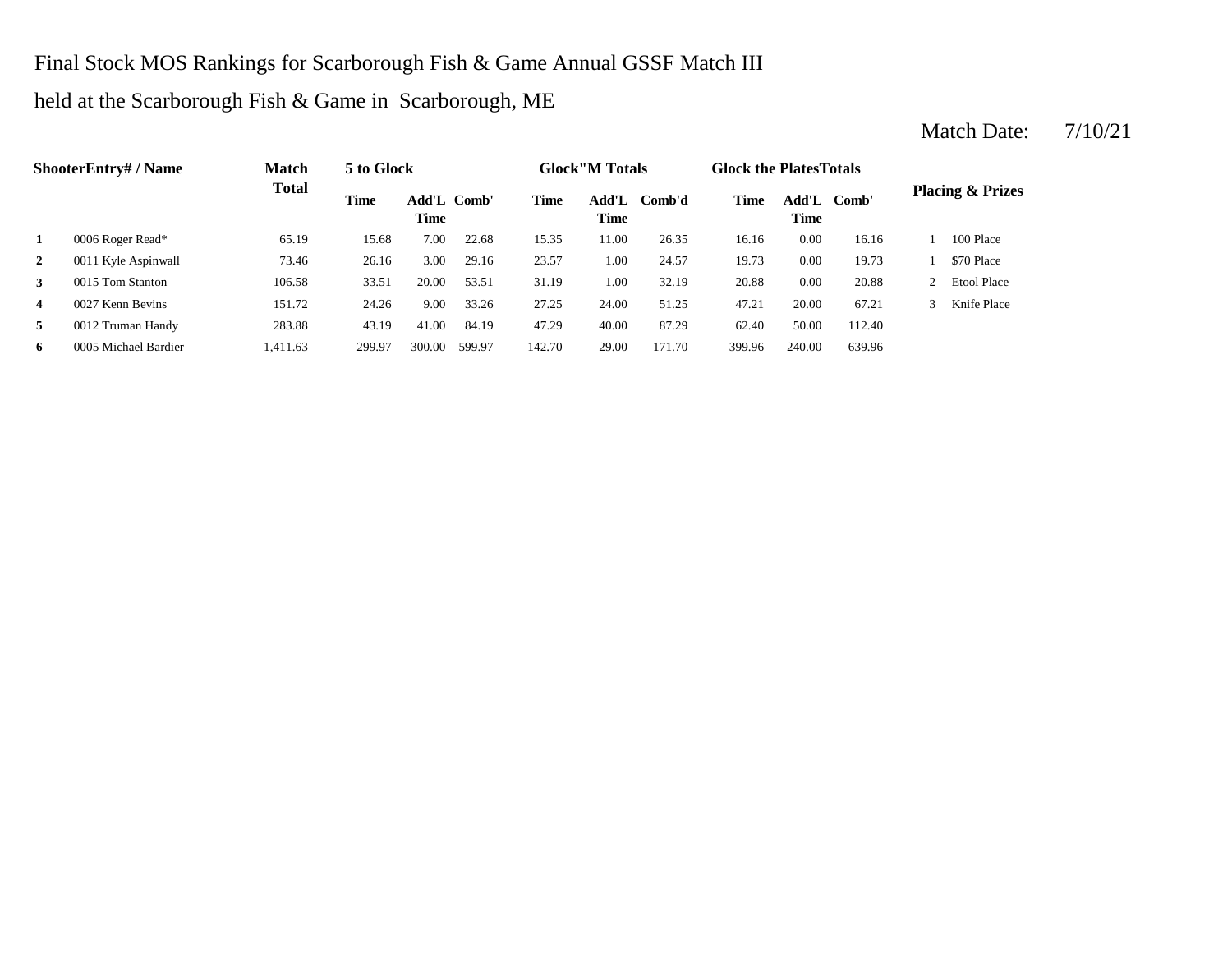#### **Final Team Rankings for the GGSM-SME-21**

#### **held at the Scarborough Fish & Game in Scarborough, ME**

| <b>GLOCK Girls</b> |                    |                  |                                             |
|--------------------|--------------------|------------------|---------------------------------------------|
| <b>Standing</b>    | <b>Score</b>       | <b>Team Name</b> | <b>Team Members</b>                         |
|                    | $1 \quad 1.131.04$ | VTA APEX         | Julie Phillips*, Linda Weeks, Susan England |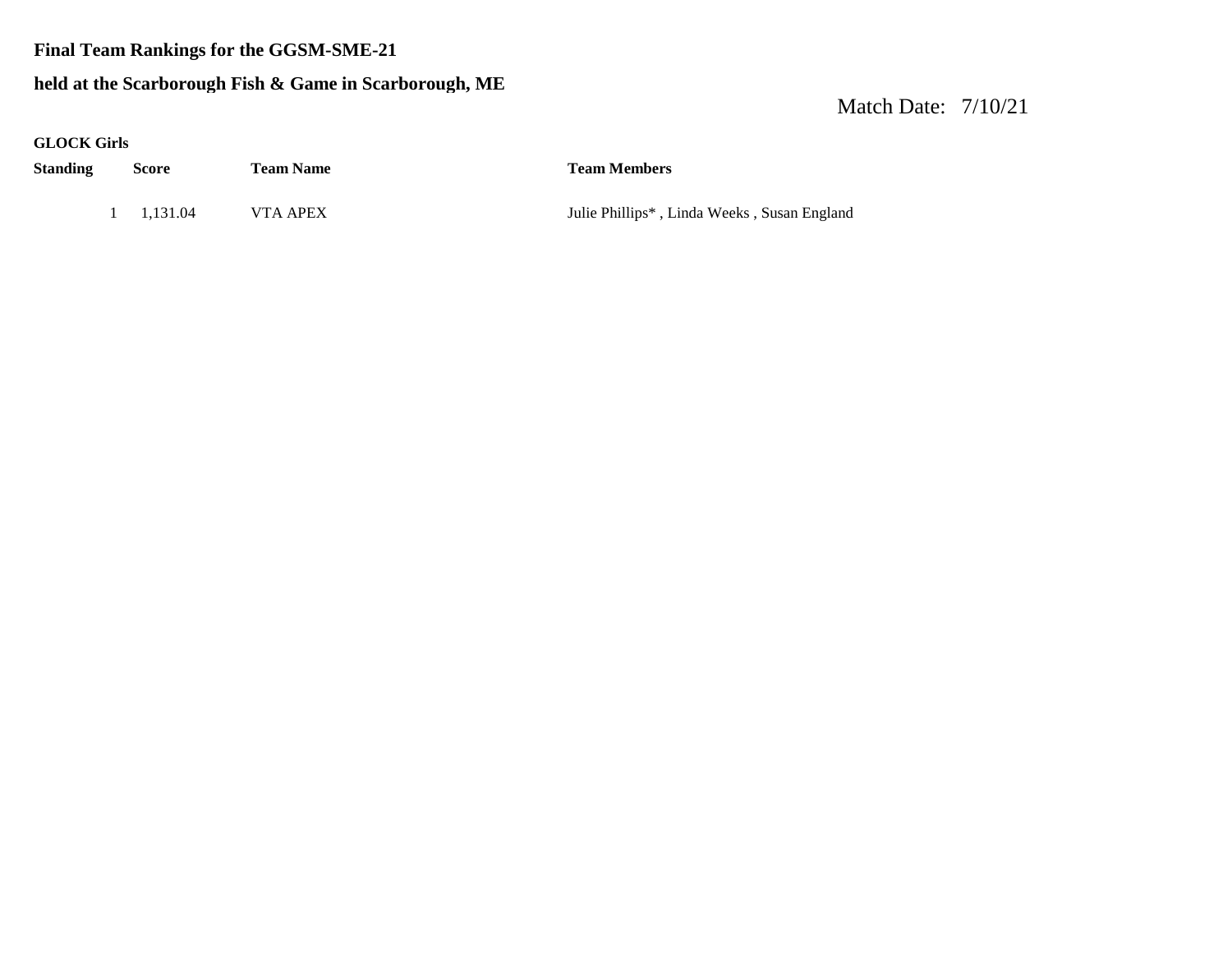**The following scores have not been included in the above results due to administrative issues or scoring errors Please call the GSSF office (770) 437-4718 as soon as possible for further clarification. Thank you.**

**Shooters who did not finish the match...**

#### **Shooters who did not show**

1 0002 Jay Evans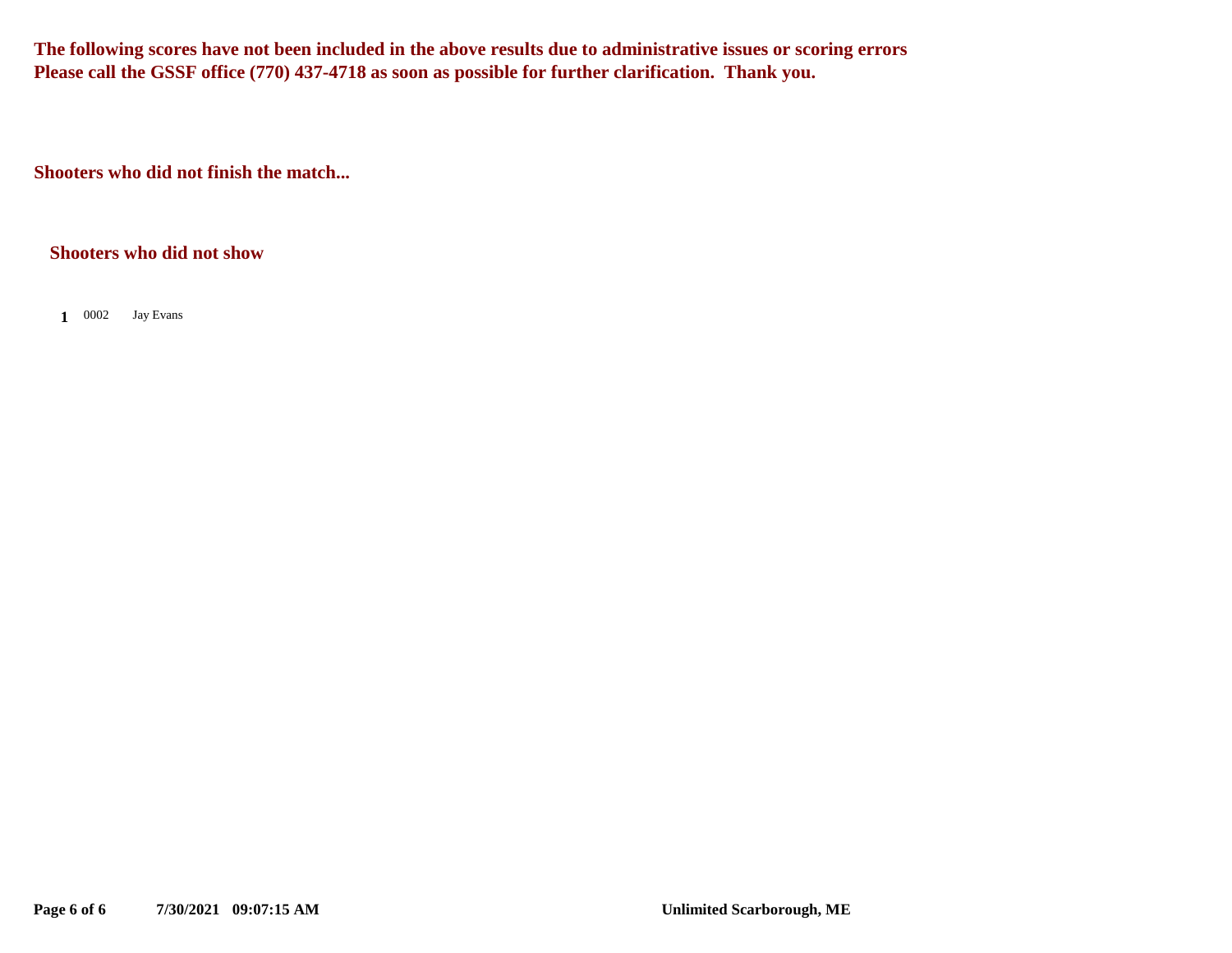#### Final Civilian Rankings for the Scarborough Fish & Game Annual GSSF Match III

held at the Scarborough Fish & Game in Scarborough, ME

| ShooterEntry# / Name |                             | <b>Match</b> | 5 to Glock  |             |             |        | <b>Glock</b> "M Totals |              |             | <b>Glock the PlatesTotals</b> |             |                                      |                             |                            |  |
|----------------------|-----------------------------|--------------|-------------|-------------|-------------|--------|------------------------|--------------|-------------|-------------------------------|-------------|--------------------------------------|-----------------------------|----------------------------|--|
|                      |                             | <b>Total</b> | <b>Time</b> | <b>Time</b> | Add'L Comb' | Time   | <b>Time</b>            | Add'L Comb'd | <b>Time</b> | <b>Time</b>                   | Add'L Comb' |                                      | <b>Placing &amp; Prizes</b> | <b>Categories</b>          |  |
| 1                    | 0063 Julie Phillips         | 79.35        | 21.13       | 2.00        | 23.13       | 21.31  | 11.00                  | 32.31        | 23.91       | 0.00                          | 23.91       |                                      | 1 Pistol Place              | Super Senior               |  |
| 1                    |                             | 79.35        | 21.13       | 2.00        | 23.13       | 21.31  | 11.00                  | 32.31        | 23.91       | 0.00                          | 23.91       |                                      | 75 Super Senior             | Super Senior               |  |
| $\boldsymbol{2}$     | 0026 Andrew Keglovitz       | 123.55       | 29.73       | 17.00       | 46.73       | 23.95  | 11.00                  | 34.95        | 41.87       | 0.00                          | 41.87       | $\overline{2}$                       | 100 Place                   |                            |  |
| 3                    | 0092 Robert Trombly         | 154.52       | 27.91       | 28.00       | 55.91       | 28.67  | 36.00                  | 64.67        | 33.94       | 0.00                          | 33.94       | $\mathfrak{Z}$                       | 75 Place                    | Senior                     |  |
| 3                    |                             | 154.52       | 27.91       | 28.00       | 55.91       | 28.67  | 36.00                  | 64.67        | 33.94       | 0.00                          | 33.94       |                                      | 75 Senior                   | Senior                     |  |
| 4                    | 0076 William Bevins         | 159.96       | 17.60       | 58.00       | 75.60       | 21.21  | 41.00                  | 62.21        | 22.15       | 0.00                          | 22.15       |                                      | 75 Junior Male              | <b>Junior Male</b>         |  |
| 5                    | 0041 Clinton Staples        | 171.81       | 31.54       | 36.00       | 67.54       | 36.62  | 22.00                  | 58.62        | 35.65       | 10.00                         | 45.65       |                                      |                             | Senior                     |  |
| 6                    | 0017 Nicholas Keglovitz     | 179.84       | 29.88       | 19.00       | 48.88       | 30.55  | 9.00                   | 39.55        | 41.41       | 50.00                         | 91.41       |                                      |                             | Junior Male                |  |
| 7                    | 0074 Roger Bevins           | 199.89       | 25.53       | 55.00       | 80.53       | 30.06  | 25.00                  | 55.06        | 64.30       | 0.00                          | 64.30       |                                      |                             | Super Senior               |  |
| 8                    | 0057 Austin Kemp            | 226.07       | 30.02       | 36.00       | 66.02       | 27.70  | 47.00                  | 74.70        | 65.35       | 20.00                         | 85.35       |                                      |                             | Junior Male                |  |
| 9                    | 0078 Kenn Bevins            | 240.02       | 19.22       | 34.00       | 53.22       | 26.80  | 29.00                  | 55.80        | 51.00       | 80.00                         | 131.00      |                                      |                             |                            |  |
| 10                   | 0047 Joshua Poulin          | 242.68       | 46.31       | 32.00       | 78.31       | 43.87  | 17.00                  | 60.87        | 63.50       | 40.00                         | 103.50      |                                      |                             |                            |  |
| 11                   | 0014 Walter Graff           | 280.42       | 41.98       | 42.00       | 83.98       | 36.17  | 29.00                  | 65.17        | 61.27       | 70.00                         | 131.27      |                                      |                             | Super Senior               |  |
| 12                   | 0096 Mackenzy McLaughlin    | 285.66       | 43.17       | 35.00       | 78.17       | 51.75  | 38.00                  | 89.75        | 117.74      | 0.00                          | 117.74      |                                      | 75 Junior Female            | Junior Female              |  |
| 13                   | 0008 Eva Caramico           | 299.12       | 41.91       | 26.00       | 67.91       | 41.92  | 25.00                  | 66.92        | 64.29       | 100.00                        | 164.29      |                                      | 75 Adult Female             | <b>Adult Female</b>        |  |
| 14                   | 0048 Donald Charlson        | 323.66       | 36.81       | 44.00       | 80.81       | 37.53  | 80.00                  | 117.53       | 65.32       | 60.00                         | 125.32      |                                      |                             |                            |  |
| 15                   | 0009 Frank Caramico         | 324.88       | 47.10       | 56.00       | 103.10      | 47.18  | 36.00                  | 83.18        | 88.60       | 50.00                         | 138.60      |                                      | 75 Challenged               | Challenged, Super Senior   |  |
| 16                   | 0097 Michael Scammon        | 328.34       | 36.35       | 85.00       | 121.35      | 47.27  | 30.00                  | 77.27        | 79.72       | 50.00                         | 129.72      |                                      |                             | Super Senior               |  |
| 17                   | 0059 Jimmy Kemp             | 340.02       | 37.06       | 23.00       | 60.06       | 51.42  | 50.00                  | 101.42       | 78.54       | 100.00                        | 178.54      |                                      |                             |                            |  |
| 18                   | 0071 Eugene Long Jr         | 358.30       | 87.39       | 18.00       | 105.39      | 65.76  | 9.00                   | 74.76        | 138.15      | 40.00                         | 178.15      |                                      |                             | Super Senior               |  |
| 19                   | 0083 Roger Boivin           | 363.48       | 46.04       | 59.00       | 105.04      | 37.73  | 35.00                  | 72.73        | 95.71       | 90.00                         | 185.71      |                                      |                             |                            |  |
| 20                   | 0034 Sheila Freese          | 389.86       | 72.09       | 42.00       | 114.09      | 76.45  | 49.00                  | 125.45       | 90.32       | 60.00                         | 150.32      |                                      |                             | Adult Female, Super Senior |  |
| 21                   | 0066 Linda Weeks            | 479.07       | 95.91       | 107.00      | 202.91      | 93.29  | 70.00                  | 163.29       | 102.87      | 10.00                         | 112.87      |                                      |                             | <b>Adult Female</b>        |  |
| 22                   | 0069 Tyler Magowan          | 492.38       | 80.75       | 89.00       | 169.75      | 65.24  | 58.00                  | 123.24       | 99.39       | 100.00                        | 199.39      |                                      |                             |                            |  |
| 23                   | 0055 Susan England          | 550.73       | 70.55       | 95.00       | 165.55      | 71.08  | 106.00                 | 177.08       | 88.10       | 120.00                        | 208.10      |                                      |                             | Adult Female, Super Senior |  |
| 24                   | 0095 Samuel Poulin          | 608.32       | 78.91       | 37.00       | 115.91      | 77.75  | 68.00                  | 145.75       | 186.66      | 160.00                        | 346.66      |                                      | 4 LM-\$100 Membership       | Junior Male                |  |
| 25                   | 0035 Sophia Poorman         | 615.53       | 62.91       | 135.00      | 197.91      | 79.86  | 133.00                 | 212.86       | 94.76       | 110.00                        | 204.76      |                                      |                             | <b>Adult Female</b>        |  |
| 26                   | 0067 Roberta Magowan-Levesc | 778.13       | 128.53      | 64.00       | 192.53      | 125.89 | 72.00                  | 197.89       | 307.71      | 80.00                         | 387.71      |                                      |                             | Adult Female, Super Senior |  |
| 27                   | 0091 Alan Brigham           | 792.15       | 27.46       | 79.00       | 106.46      | 31.73  | 14.00                  | 45.73        | 399.96      | 240.00                        | 639.96      | <b>Pistol Random</b><br>Super Senior |                             |                            |  |
| 28                   | 0024 Michael Bardier        | 996.29       | 299.97      | 300.00      | 599.97      | 116.43 | 59.00                  | 175.43       | 120.89      | 100.00                        | 220.89      | Senior                               |                             |                            |  |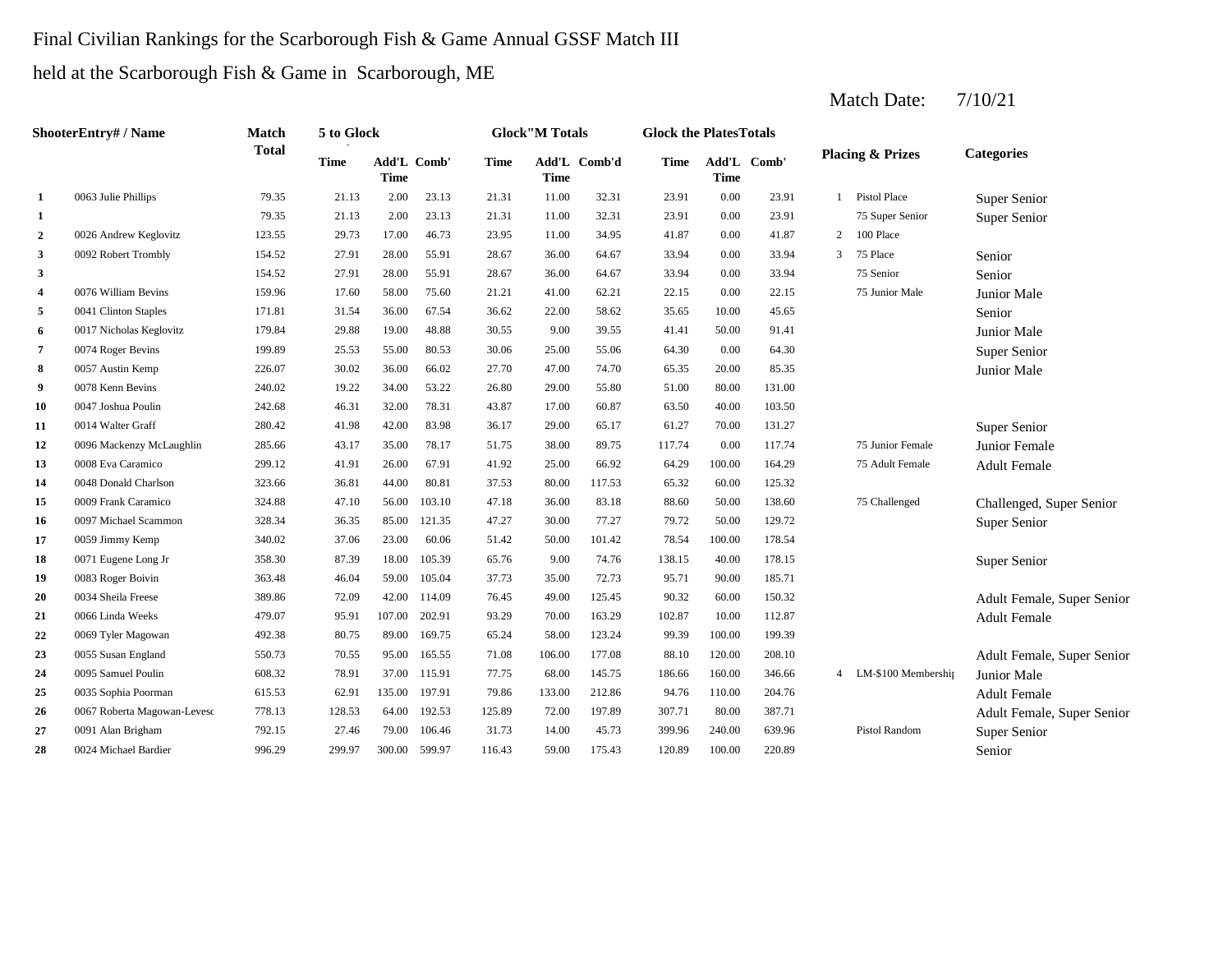### Final Competition Rankings for the Scarborough Fish & Game Annual GSSF Match III

held at the Scarborough Fish & Game in Scarborough, ME

| <b>ShooterEntry#/Name</b> |                             | Match        | 5 to Glock  |                            | <b>Glock</b> "M Totals |             |             |              | <b>Glock the PlatesTotals</b> |             |             |              |                             |  |
|---------------------------|-----------------------------|--------------|-------------|----------------------------|------------------------|-------------|-------------|--------------|-------------------------------|-------------|-------------|--------------|-----------------------------|--|
|                           |                             | <b>Total</b> | <b>Time</b> | Add'L Comb'<br><b>Time</b> |                        | <b>Time</b> | <b>Time</b> | Add'L Comb'd | Time                          | <b>Time</b> | Add'L Comb' |              | <b>Placing &amp; Prizes</b> |  |
| 1                         | 0029 Roger Read*            | 58.32        | 16.08       | 6.00                       | 22.08                  | 13.67       | 2.00        | 15.67        | 20.57                         | 0.00        | 20.57       | $\mathbf{1}$ | <b>Pistol MatchMeister</b>  |  |
| $\overline{2}$            | 0081 Ivan Cruz*             | 65.92        | 16.41       | 10.00                      | 26.41                  | 15.86       | 6.00        | 21.86        | 17.65                         | 0.00        | 17.65       | $\mathbf{1}$ | 100 Place                   |  |
| 3                         | 0010 James Thurston*        | 80.83        | 19.04       | 15.00                      | 34.04                  | 20.52       | 5.00        | 25.52        | 21.27                         | 0.00        | 21.27       |              |                             |  |
| 4                         | 0050 Jerry D'amico* Jr.     | 89.72        | 22.83       | 14.00                      | 36.83                  | 21.55       | 15.00       | 36.55        | 16.34                         | 0.00        | 16.34       |              |                             |  |
| 5                         | 0039 Jeffrey Poorman        | 92.93        | 24.94       | 11.00                      | 35.94                  | 24.07       | 4.00        | 28.07        | 28.92                         | 0.00        | 28.92       | $\mathbf{1}$ | Pistol Place                |  |
| 6                         | 0064 Julie Phillips*        | 98.72        | 21.76       | 11.00                      | 32.76                  | 19.17       | 18.00       | 37.17        | 28.79                         | 0.00        | 28.79       |              |                             |  |
| 7                         | 0054 Tom Stanton            | 99.18        | 28.09       | 19.00                      | 47.09                  | 26.34       | 4.00        | 30.34        | 21.75                         | 0.00        | 21.75       | 2            | 75 Place                    |  |
| 8                         | 0099 Jaymes Lapoint         | 99.69        | 29.93       | 10.00                      | 39.93                  | 26.42       | 11.00       | 37.42        | 22.34                         | 0.00        | 22.34       | 3            | <b>Etool Place</b>          |  |
| 8                         |                             | 99.69        | 29.93       | 10.00                      | 39.93                  | 26.42       | 11.00       | 37.42        | 22.34                         | 0.00        | 22.34       |              | 2 year membership rea       |  |
| 9                         | 0088 David Correia          | 99.91        | 22.29       | 31.00                      | 53.29                  | 24.47       | 4.00        | 28.47        | 18.15                         | 0.00        | 18.15       |              |                             |  |
| 10                        | 0093 Wayne Goertel          | 101.66       | 36.87       | 3.00                       | 39.87                  | 35.21       | 3.00        | 38.21        | 23.58                         | 0.00        | 23.58       |              |                             |  |
| 11                        | 0018 Nicholas Keglovitz     | 132.38       | 26.34       | 13.00                      | 39.34                  | 36.25       | 14.00       | 50.25        | 32.79                         | 10.00       | 42.79       |              |                             |  |
| 12                        | 0077 William Bevins         | 156.34       | 20.61       | 45.00                      | 65.61                  | 22.63       | 27.00       | 49.63        | 41.10                         | 0.00        | 41.10       |              |                             |  |
| 13                        | 0027 Andrew Keglovitz       | 168.73       | 28.23       | 37.00                      | 65.23                  | 41.72       | 13.00       | 54.72        | 48.78                         | 0.00        | 48.78       |              |                             |  |
| 14                        | 0004 Patrick Smart          | 174.72       | 53.54       | 9.00                       | 62.54                  | 58.47       | 14.00       | 72.47        | 39.71                         | 0.00        | 39.71       |              |                             |  |
| 15                        | 0075 Roger Bevins           | 194.88       | 29.78       | 32.00                      | 61.78                  | 32.24       | 23.00       | 55.24        | 57.86                         | 20.00       | 77.86       |              |                             |  |
| 16                        | 0090 Adam Perro             | 197.54       | 24.08       | 55.00                      | 79.08                  | 23.71       | 31.00       | 54.71        | 43.75                         | 20.00       | 63.75       |              | 2 year membership rea       |  |
| 17                        | 0058 Austin Kemp            | 204.84       | 28.44       | 29.00                      | 57.44                  | 32.22       | 43.00       | 75.22        | 62.18                         | 10.00       | 72.18       |              |                             |  |
| 18                        | 0060 Jimmy Kemp             | 268.35       | 39.51       | 30.00                      | 69.51                  | 34.62       | 70.00       | 104.62       | 74.22                         | 20.00       | 94.22       |              |                             |  |
| 19                        | 0073 Eugene Long Jr         | 297.50       | 67.08       | 16.00                      | 83.08                  | 70.04       | 12.00       | 82.04        | 132.38                        | 0.00        | 132.38      |              |                             |  |
| 20                        | 0052 Joseph Shortill        | 361.51       | 92.80       | 24.00                      | 116.80                 | 83.56       | 34.00       | 117.56       | 77.15                         | 50.00       | 127.15      |              |                             |  |
| 21                        | 0068 Roberta Magowan-Levesc | 502.09       | 100.21      | 55.00                      | 155.21                 | 103.44      | 28.00       | 131.44       | 175.44                        | 40.00       | 215.44      |              |                             |  |
| 22                        | 0070 Tyler Magowan          | 529.57       | 96.06       | 44.00                      | 140.06                 | 64.17       | 61.00       | 125.17       | 94.34                         | 170.00      | 264.34      |              |                             |  |
| 23                        | 0056 Susan England          | 632.48       | 63.10       | 176.00                     | 239.10                 | 53.35       | 146.00      | 199.35       | 84.03                         | 110.00      | 194.03      |              |                             |  |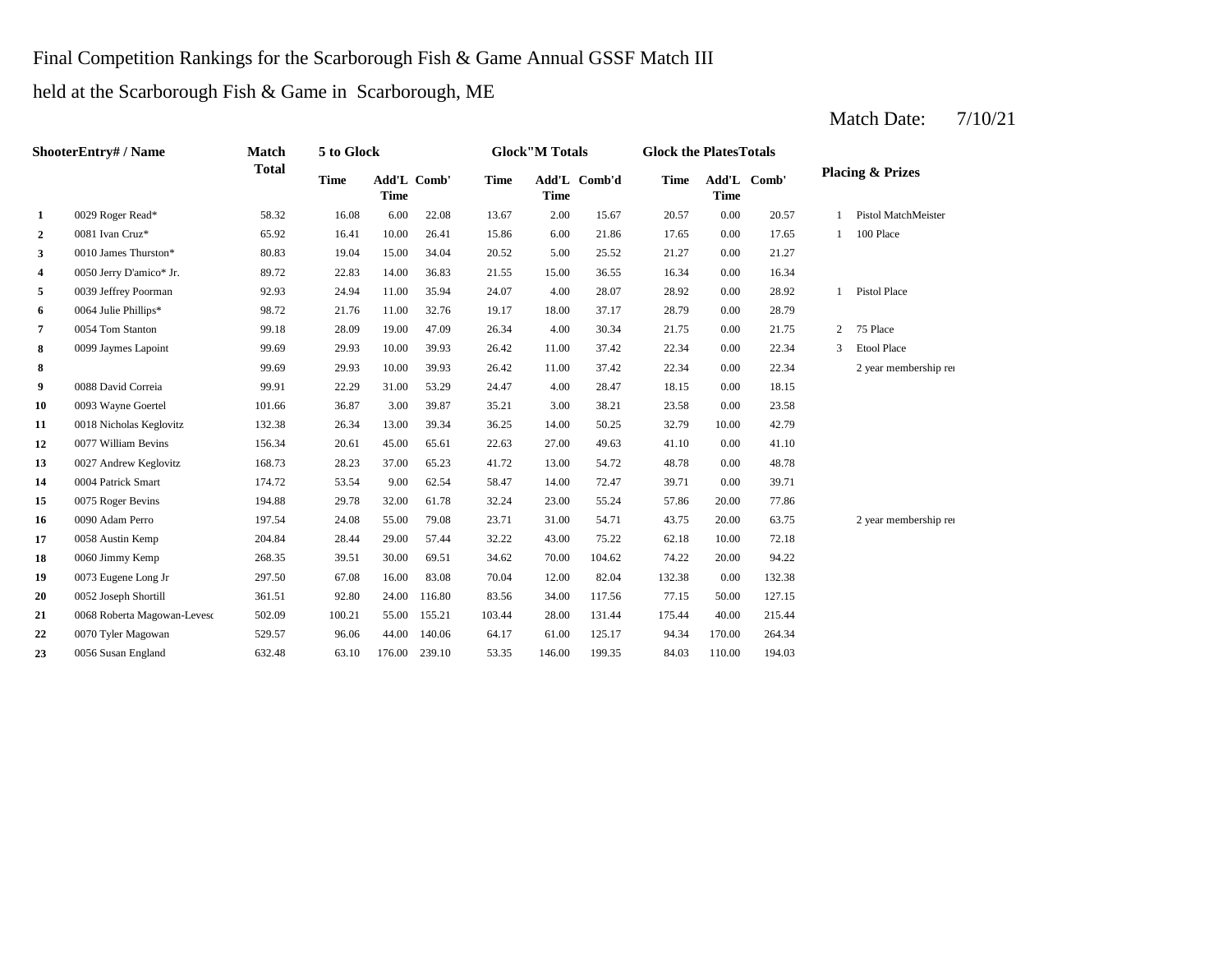### Final Guardian Rankings for the Scarborough Fish & Game Annual GSSF Match III

held at the Scarborough Fish & Game in Scarborough, ME

| <b>ShooterEntry#/Name</b> |                         | Match  | 5 to Glock |               |       |             | <b>Glock</b> "M Totals |        | <b>Glock the Plates Totals</b> |          |             |   |                             |                   |
|---------------------------|-------------------------|--------|------------|---------------|-------|-------------|------------------------|--------|--------------------------------|----------|-------------|---|-----------------------------|-------------------|
|                           |                         | Total  | Time       | Add'L<br>Time | Comb' | <b>Time</b> | Add'L<br>Time          | Comb'd | Time                           | Time     | Add'L Comb' |   | <b>Placing &amp; Prizes</b> | <b>Categories</b> |
| 1                         | 0098 Jaymes Lapoint     | 90.49  | 29.55      | 12.00         | 41.55 | 24.38       | 4.00                   | 28.38  | 20.56                          | 0.00     | 20.56       |   | 100 Place                   |                   |
| $\overline{2}$            | 0087 David Correia      | 96.83  | 26.14      | 12.00         | 38.14 | 27.61       | 9.00                   | 36.61  | 22.08                          | $0.00\,$ | 22.08       | 2 | <b>Etool Place</b>          |                   |
| 3                         | 0020 Michael Keglovitz  | 98.36  | 28.29      | 11.00         | 39.29 | 27.86       | 10.00                  | 37.86  | 21.21                          | 0.00     | 21.21       |   | Knife Place                 | Senior            |
| 3                         |                         | 98.36  | 28.29      | 11.00         | 39.29 | 27.86       | 10.00                  | 37.86  | 21.21                          | $0.00\,$ | 21.21       |   | 75 Senior                   | Senior            |
| 4                         | 0085 John Schatzel      | 106.80 | 24.71      | 19.00         | 43.71 | 25.27       | 6.00                   | 31.27  | 31.82                          | $0.00\,$ | 31.82       |   | 75 Super Senior             | Super Senior      |
| 5                         | 0053 Tom Stanton        | 109.42 | 26.06      | 15.00         | 41.06 | 29.68       | 13.00                  | 42.68  | 25.68                          | $0.00\,$ | 25.68       |   |                             |                   |
| 6                         | 0037 Jeffrey Poorman    | 126.11 | 27.32      | 11.00         | 38.32 | 26.35       | 9.00                   | 35.35  | 32.44                          | 20.00    | 52.44       |   |                             | Senior            |
| 7                         | 0032 Michael Freese     | 133.04 | 26.57      | 25.00         | 51.57 | 30.27       | 21.00                  | 51.27  | 30.20                          | $0.00\,$ | 30.20       |   |                             | Senior            |
| 8                         | 0046 Paul Martin        | 136.72 | 27.90      | 32.00         | 59.90 | 29.17       | 7.00                   | 36.17  | 40.65                          | 0.00     | 40.65       |   | 50 Random                   | Senior            |
| 9                         | 0003 Patrick Smart      | 152.16 | 54.18      | 16.00         | 70.18 | 49.42       | 5.00                   | 54.42  | 27.56                          | $0.00\,$ | 27.56       |   |                             |                   |
| 10                        | 0082 Eric Gilchrist     | 154.41 | 28.18      | 34.00         | 62.18 | 36.95       | 20.00                  | 56.95  | 35.28                          | $0.00\,$ | 35.28       |   |                             |                   |
| 11                        | 0044 Truman Handy       | 217.61 | 32.39      | 60.00         | 92.39 | 38.45       | 35.00                  | 73.45  | 51.77                          | 0.00     | 51.77       |   |                             | Super Senior      |
| 12                        | 0084 Philip Longanecker | 418.76 | 38.51      | 51.00         | 89.51 | 53.10       | 91.00                  | 144.10 | 95.15                          | 90.00    | 185.15      |   | 2 year membership rea       |                   |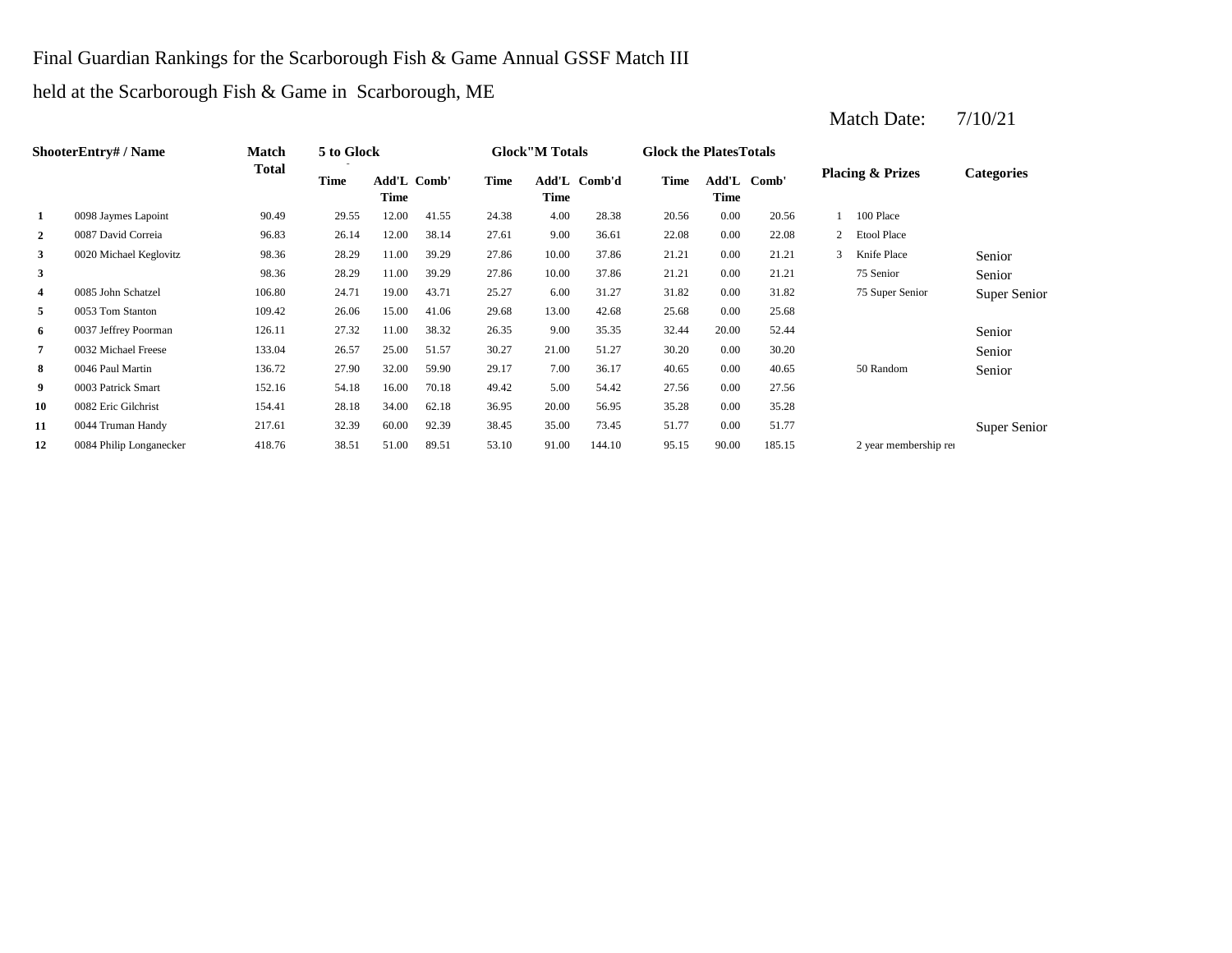Final Heavy Metal Rankings for the Scarborough Fish & Game Annual GSSF Match III

held at the Scarborough Fish & Game in Scarborough, ME

| <b>ShooterEntry#/Name</b> |                      | <b>Match</b> | 5 to Glock  |                            |       | <b>Glock</b> "M Totals |                      |        | <b>Glock the PlatesTotals</b> |             |             |                             |
|---------------------------|----------------------|--------------|-------------|----------------------------|-------|------------------------|----------------------|--------|-------------------------------|-------------|-------------|-----------------------------|
|                           |                      | Total        | <b>Time</b> | Add'L Comb'<br><b>Time</b> |       | Time                   | Add'L<br><b>Time</b> | Comb'd | <b>Time</b>                   | <b>Time</b> | Add'L Comb' | <b>Placing &amp; Prizes</b> |
| 1                         | 0040 Jeffrey Poorman | 95.40        | 29.46       | 3.00                       | 32.46 | 28.26                  | 7.00                 | 35.26  | 27.68                         | 0.00        | 27.68       | 100 Place                   |
| $\mathbf{2}$              | 0089 David Correia   | 106.64       | 25.70       | 7.00                       | 32.70 | 24.93                  | 6.00                 | 30.93  | 23.01                         | 20.00       | 43.01       | <b>Etool Place</b>          |
| 3                         | 0094 Wayne Goertel   | 119.06       | 39.52       | 3.00                       | 42.52 | 36.50                  | 10.00                | 46.50  | 30.04                         | 0.00        | 30.04       | Knife Place                 |
| $\overline{4}$            | 0043 Clinton Staples | 155.84       | 35.28       | 15.00                      | 50.28 | 30.57                  | 28.00                | 58.57  | 46.99                         | 0.00        | 46.99       |                             |
| 5                         | 0080 Steven Soucy    | 191.98       | 32.34       | 26.00                      | 58.34 | 27.55                  | 23.00                | 50.55  | 53.09                         | 30.00       | 83.09       |                             |
| 6                         | 0062 Eugene Long Jr  | 283.73       | 76.76       | 21.00                      | 97.76 | 75.89                  | 22.00                | 97.89  | 88.08                         | 0.00        | 88.08       |                             |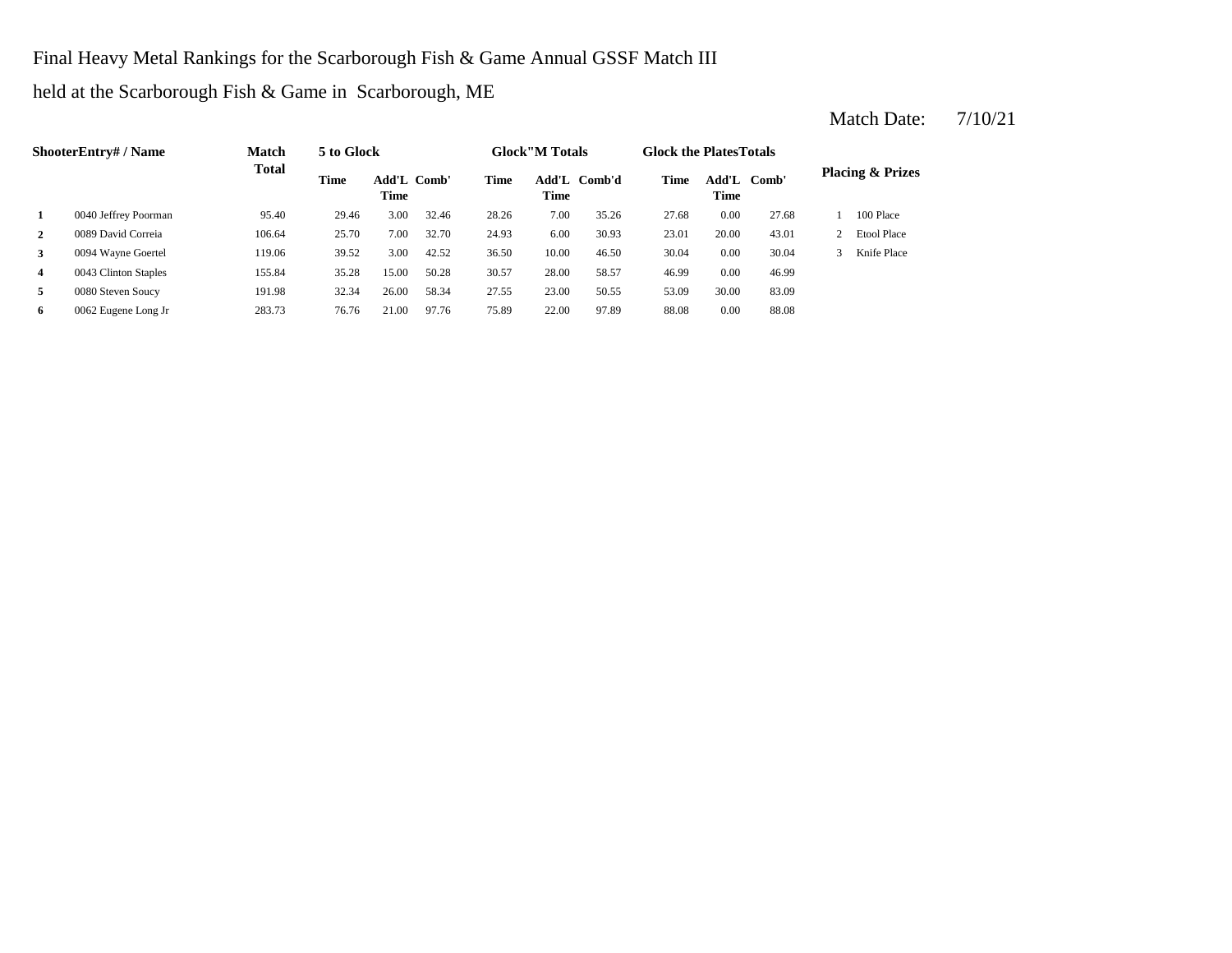### Final Major Sub Rankings for the Scarborough Fish & Game Annual GSSF Match III

held at the Scarborough Fish & Game in Scarborough, ME

| <b>ShooterEntry#/Name</b> |                         | <b>Match</b> | 5 to Glock |                                                     |       | <b>Glock</b> "M Totals |       |             | <b>Glock the PlatesTotals</b> |       |        |                    |
|---------------------------|-------------------------|--------------|------------|-----------------------------------------------------|-------|------------------------|-------|-------------|-------------------------------|-------|--------|--------------------|
|                           |                         | <b>Total</b> | Time       | Add'L Comb'd<br>Add'L Comb'<br>Time<br>Time<br>Time |       | Time                   | Time  | Add'L Comb' | <b>Placing &amp; Prizes</b>   |       |        |                    |
|                           | 0049 Jerry D'amico* Jr. | 91.82        | 13.53      | 5.00                                                | 18.53 | 14.65                  | 7.00  | 21.65       | 21.64                         | 30.00 | 51.64  | 100 Place          |
| 2                         | 0079 Steven Soucy       | 155.42       | 18.07      | 20.00                                               | 38.07 | 29.65                  | 11.00 | 40.65       | 36.70                         | 40.00 | 76.70  | 100 Place          |
|                           | 0042 Clinton Staples    | 169.39       | 21.26      | 16.00                                               | 37.26 | 20.01                  | 8.00  | 28.01       | 54.12                         | 50.00 | 104.12 | <b>Etool Place</b> |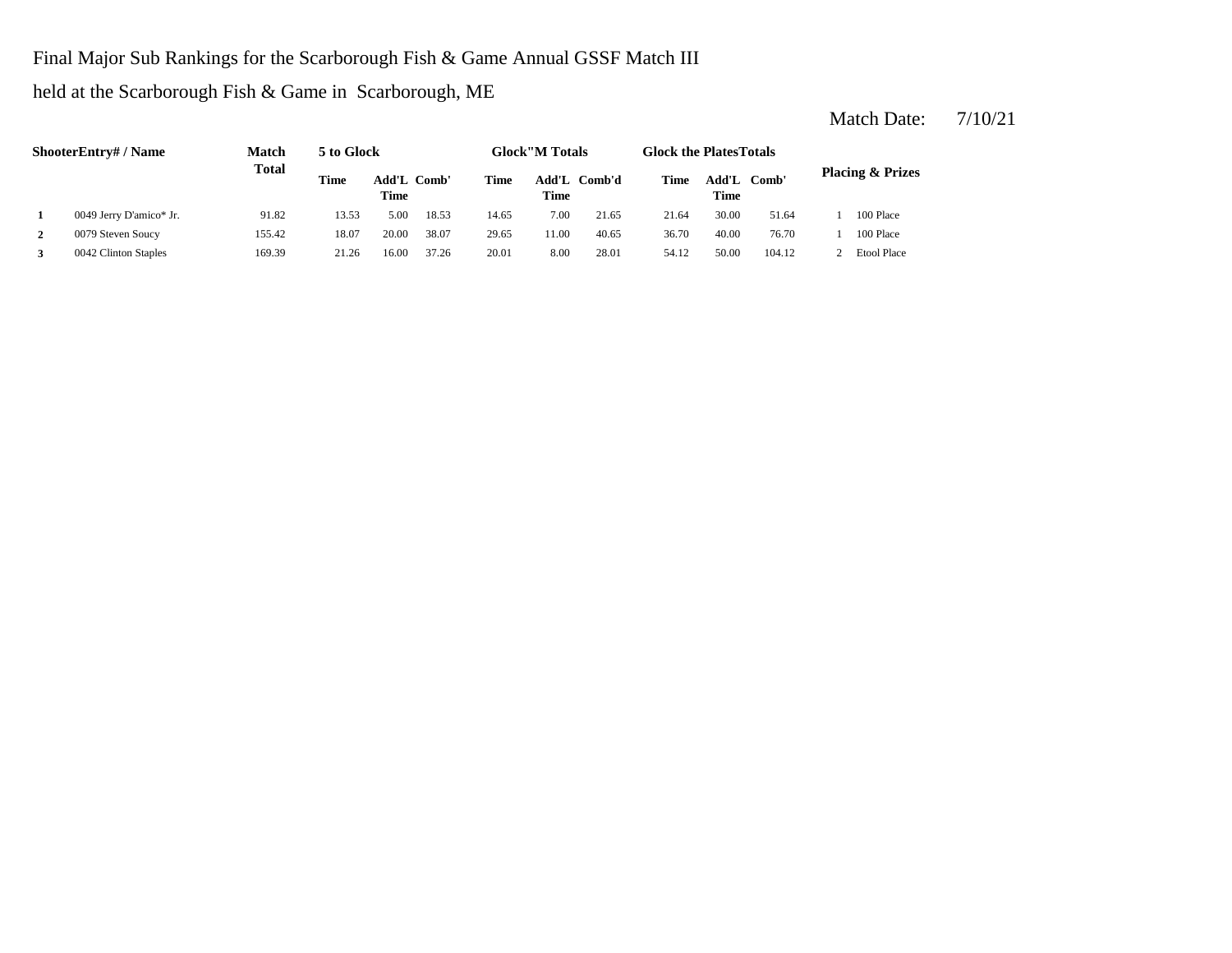## Final Master Stock Rankings for the Scarborough Fish & Game Annual GSSF Match III

held at the Scarborough Fish & Game in Scarborough, ME

| <b>ShooterEntry#/Name</b> |                         | Match        | 5 to Glock                         |       |       | <b>Glock</b> "M Totals |       |              | <b>Glock the Plates Totals</b> |               |       |                             |                    |
|---------------------------|-------------------------|--------------|------------------------------------|-------|-------|------------------------|-------|--------------|--------------------------------|---------------|-------|-----------------------------|--------------------|
|                           |                         | <b>Total</b> | <b>Time</b><br>Add'L Comb'<br>Time |       |       | Time                   | Time  | Add'L Comb'd | Time                           | Add'L<br>Time | Comb' | <b>Placing &amp; Prizes</b> |                    |
|                           | $0012$ James Thurston*  | 76.42        | 19.05                              | 2.00  | 21.05 | 22.20                  | 9.00  | 31.20        | 24.17                          | 0.00          | 24.17 |                             | 100 Place          |
| 2                         | 0065 Michael Magowan*   | 77.79        | 18.49                              | 5.00  | 23.49 | 17.07                  | 14.00 | 31.07        | 23.23                          | 0.00          | 23.23 |                             | <b>Etool Place</b> |
| 3                         | 0023 Michael Keglovitz  | 95.85        | 24.46                              | 1.00  | 35.46 | 25.38                  | 8.00  | 33.38        | 27.01                          | 0.00          | 27.01 |                             | Knife Place        |
|                           | 0019 Nicholas Keglovitz | 213.99       | 25.65                              | 45.00 | 70.65 | 34.86                  | 36.00 | 70.86        | 42.48                          | 30.00         | 72.48 |                             |                    |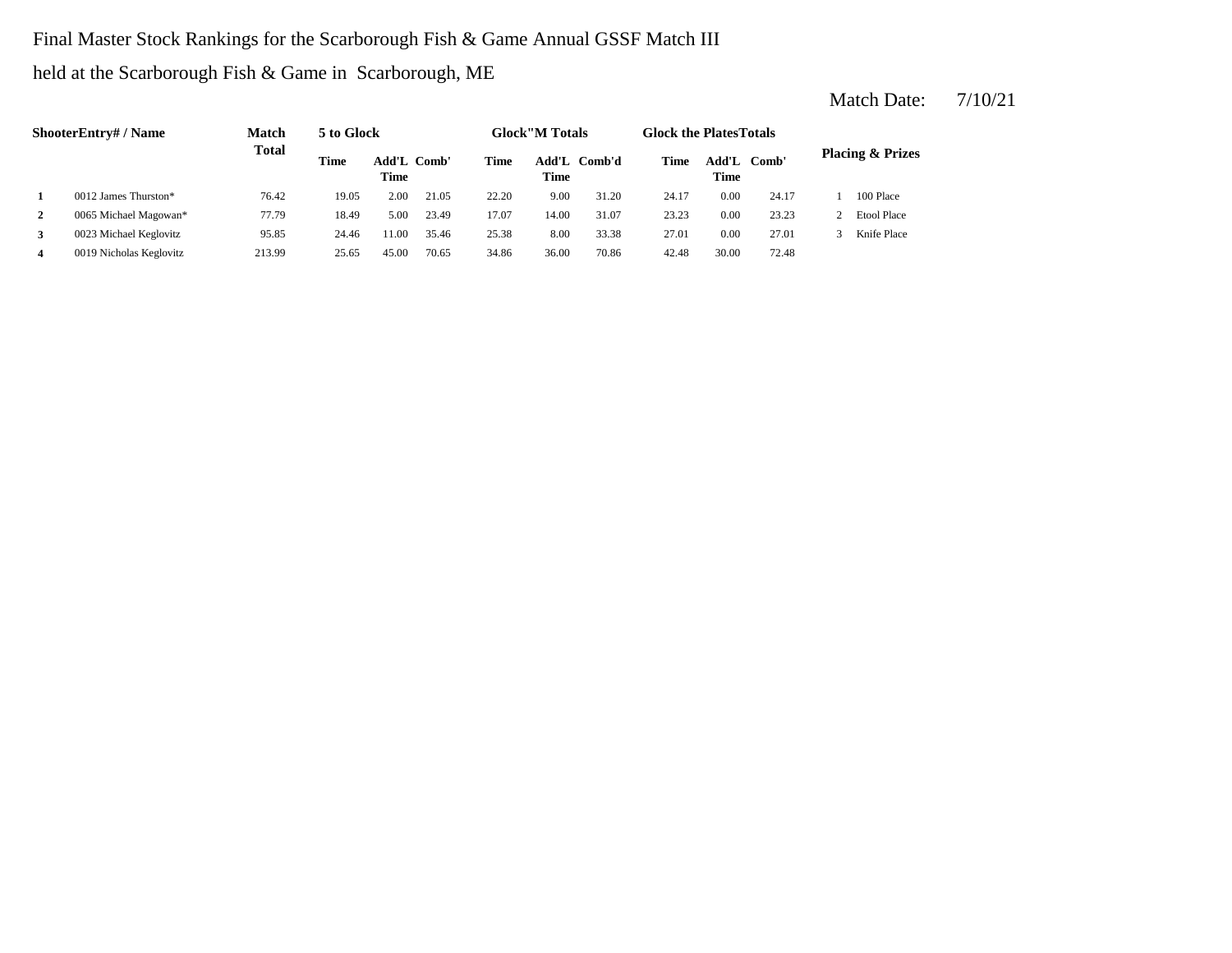### Final SubCompact Rankings for the Scarborough Fish & Game Annual GSSF Match III

held at the Scarborough Fish & Game in Scarborough, ME

| <b>ShooterEntry#/Name</b> |                        | <b>Match</b> | 5 to Glock |                            |        |       | <b>Glock</b> "M Totals |              |             | <b>Glock the Plates Totals</b> |        |                             |                    |
|---------------------------|------------------------|--------------|------------|----------------------------|--------|-------|------------------------|--------------|-------------|--------------------------------|--------|-----------------------------|--------------------|
|                           |                        | <b>Total</b> | Time       | Add'L Comb'<br><b>Time</b> |        | Time  | <b>Time</b>            | Add'L Comb'd | <b>Time</b> | Add'L Comb'<br><b>Time</b>     |        | <b>Placing &amp; Prizes</b> |                    |
| 1                         | 0021 Michael Keglovitz | 86.22        | 26.85      | 5.00                       | 31.85  | 25.93 | 3.00                   | 28.93        | 25.44       | 0.00                           | 25.44  |                             | 100 Place          |
| $\mathbf{2}$              | 0086 John Schatzel     | 116.21       | 27.13      | 26.00                      | 53.13  | 25.95 | 7.00                   | 32.95        | 30.13       | 0.00                           | 30.13  | $\mathbf{2}$                | <b>Etool Place</b> |
| 3                         | 0033 Michael Freese    | 129.06       | 26.28      | 25.00                      | 51.28  | 29.02 | 13.00                  | 42.02        | 35.76       | 0.00                           | 35.76  | 3                           | Knife Place        |
| 4                         | 0038 Jeffrey Poorman   | 186.16       | 26.89      | 15.00                      | 41.89  | 32.76 | 31.00                  | 63.76        | 40.51       | 40.00                          | 80.51  |                             |                    |
| 5                         | 0072 Eugene Long Jr    | 264.98       | 68.06      | 13.00                      | 81.06  | 82.58 | 23.00                  | 105.58       | 78.34       | 0.00                           | 78.34  |                             |                    |
| 6                         | 0015 Walter Graff      | 290.27       | 42.95      | 42.00                      | 84.95  | 39.65 | 23.00                  | 62.65        | 72.67       | 70.00                          | 142.67 |                             |                    |
| 7                         | 0006 Jim Shortill      | 479.50       | 84.25      | 22.00                      | 106.25 | 66.14 | 130.00                 | 196.14       | 107.11      | 70.00                          | 177.11 |                             |                    |
| 8                         | 0036 Sophia Poorman    | 622.16       | 68.42      | 150.00                     | 218.42 | 59.72 | 106.00                 | 165.72       | 98.02       | 140.00                         | 238.02 |                             |                    |
| 9                         | 0025 Michael Bardier   | 886.99       | 299.97     | 300.00                     | 599.97 | 73.78 | 86.00                  | 159.78       | 97.24       | 30.00                          | 127.24 |                             |                    |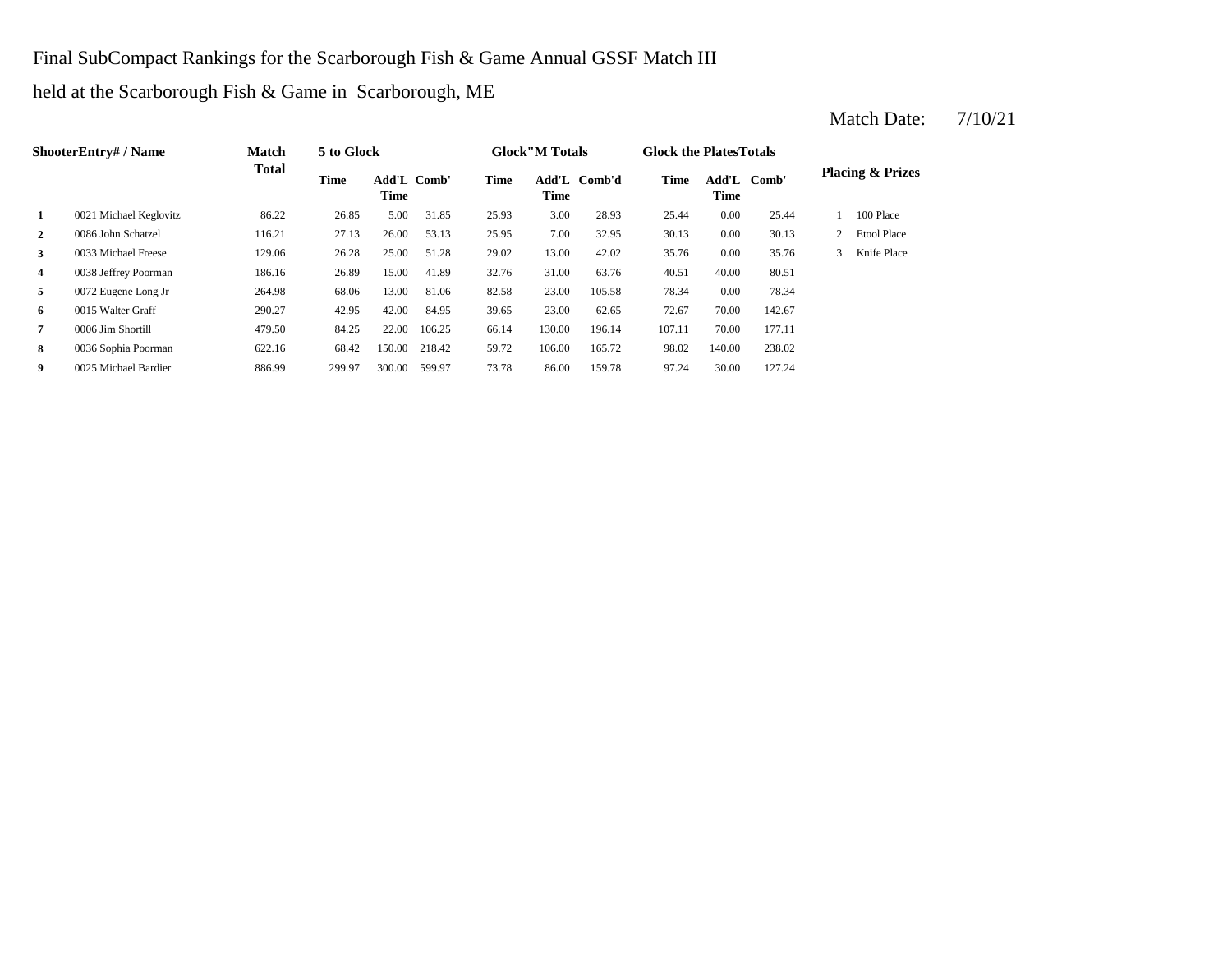### Final Unlimited Rankings for the Scarborough Fish & Game Annual GSSF Match III

held at the Scarborough Fish & Game in Scarborough, ME

| <b>ShooterEntry#/Name</b> |                         | <b>Match</b> | 5 to Glock                                |       |             | <b>Glock</b> "M Totals |        |             | <b>Glock the Plates Totals</b> |       |                             |               |                    |
|---------------------------|-------------------------|--------------|-------------------------------------------|-------|-------------|------------------------|--------|-------------|--------------------------------|-------|-----------------------------|---------------|--------------------|
|                           |                         | Total        | <b>Time</b><br>Add'L Comb'<br><b>Time</b> |       | <b>Time</b> | Add'L<br><b>Time</b>   | Comb'd | <b>Time</b> | Add'L Comb'<br>Time            |       | <b>Placing &amp; Prizes</b> |               |                    |
| 1                         | 0030 Roger Read*        | 74.16        | 15.01                                     | 14.00 | 29.01       | 15.28                  | 15.00  | 30.28       | 14.87                          | 0.00  | 14.87                       |               | 100 Place          |
| 2                         | 0051 Jerry D'amico* Jr. | 77.93        | 22.16                                     | 16.00 | 38.16       | 21.47                  | 1.00   | 22.47       | 17.30                          | 0.00  | 17.30                       |               |                    |
| 3                         | 0022 Michael Keglovitz  | 97.44        | 21.28                                     | 19.00 | 40.28       | 19.25                  | 9.00   | 28.25       | 28.91                          | 0.00  | 28.91                       |               | 100 Place          |
| $\overline{4}$            | 0011 James Thurston*    | 101.01       | 23.03                                     | 10.00 | 33.03       | 22.16                  | 8.00   | 30.16       | 27.82                          | 10.00 | 37.82                       |               |                    |
| 5 <sub>5</sub>            | 0045 Truman Handy       | 125.66       | 35.77                                     | 5.00  | 40.77       | 35.92                  | 15.00  | 50.92       | 33.97                          | 0.00  | 33.97                       | 2             | <b>Etool Place</b> |
| 6                         | 0061 Emily Moylan       | 149.04       | 36.06                                     | 24.00 | 60.06       | 37.02                  | 20.00  | 57.02       | 31.96                          | 0.00  | 31.96                       | $\mathcal{R}$ | Knife Place        |
| 7                         | 0016 Walter Graff       | 156.34       | 42.75                                     | 23.00 | 65.75       | 37.95                  | 10.00  | 47.95       | 42.64                          | 0.00  | 42.64                       |               |                    |
| 8                         | 0013 Tom Flynn          | 274.91       | 55.89                                     | 37.00 | 92.89       | 52.72                  | 13.00  | 65.72       | 76.30                          | 40.00 | 116.30                      |               |                    |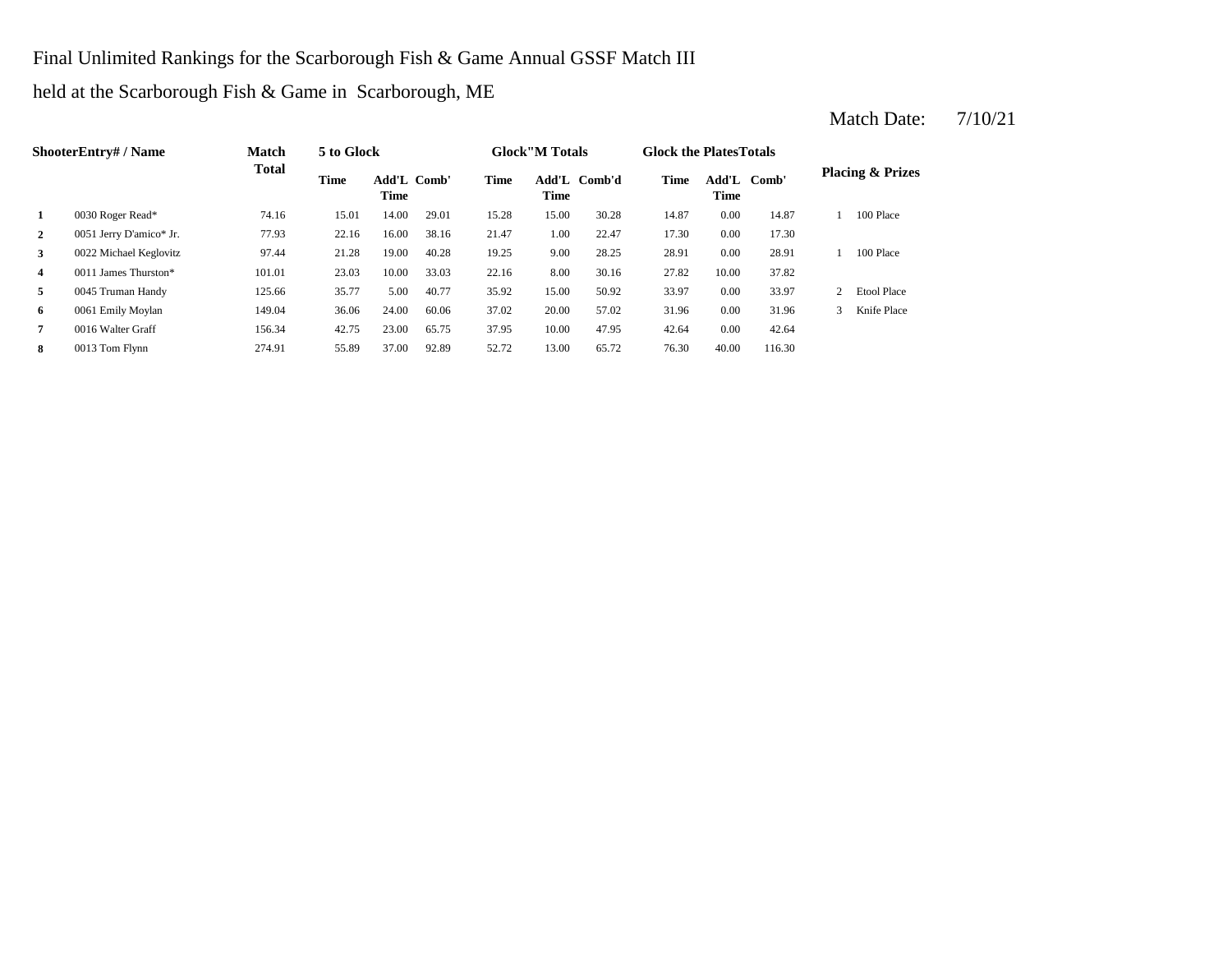#### **Final Team Rankings for the Scarborough Fish & Game Annual GSSF Match III**

**held at the Scarborough Fish & Game in Scarborough, ME**

| <b>Civilian</b>     |              |                     |                                                        |
|---------------------|--------------|---------------------|--------------------------------------------------------|
| <b>Standing</b>     | <b>Score</b> | <b>Team Name</b>    | <b>Team Members</b>                                    |
|                     | 645.44       | VTA 28 Hours        | Julie Phillips <sup>*</sup> , Austin Kemp, Jimmy Kemp  |
|                     | 1,821.24     | VTA Still Running   | Roberta Magowan-Levesque, Susan England, Tyler Magowan |
| <b>Master Stock</b> |              |                     |                                                        |
| <b>Standing</b>     | <b>Score</b> | <b>Team Name</b>    | <b>Team Members</b>                                    |
|                     | 386.26       | <b>Master Class</b> | James Thurston*, Nicholas Keglovitz, Michael Keglovitz |
|                     |              |                     |                                                        |